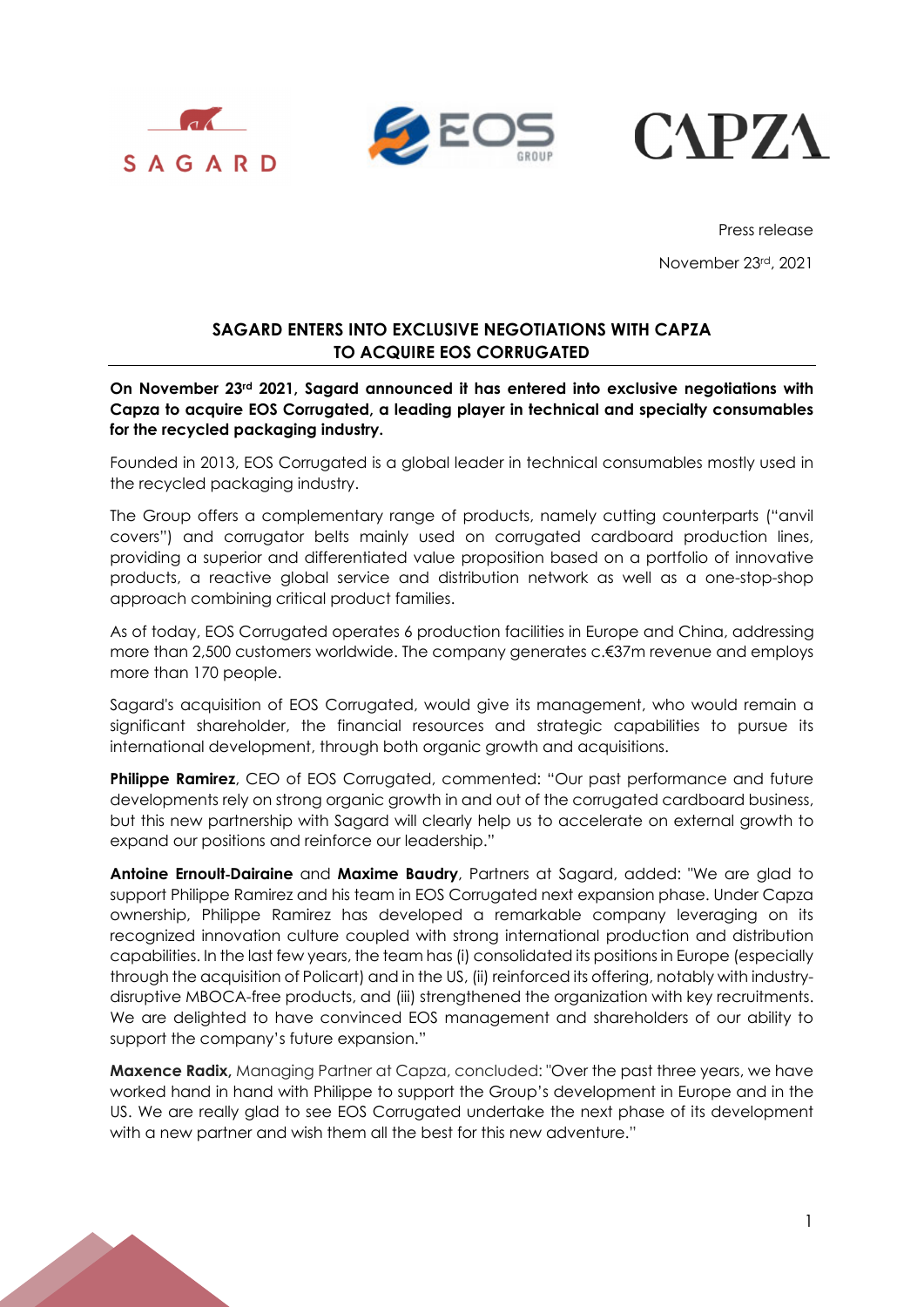### **ABOUT SAGARD**

Sagard is a French investment fund that provides equity capital to support the development of mid-sized companies led by ambitious management teams. Founded in 2003 with the support of the Desmarais family, Sagard's investor base comprises leading industrial families as well as blue chip institutional investors. Since its inception, Sagard and its Paris-based team of 12 professionals have invested in 37 industrial and service companies in France. Following investments in animal health (Ceva), medical nutrition (Nutrisens) and soil & environment prescription engineering (Ginger), EOS Corrugated will be the fourth investment of Sagard 4.

#### https://equity-partners.sagard.eu/

The Sagard team comprises Antoine Ernoult-Dairaine, Maxime Baudry, Jérôme Triebel and Augustin Perrin.

#### **ABOUT EOS CORRUGATED**

Global leader in technical consumables for the recycled packaging industry, EOS Corrugated develops, manufactures and sells compact polyurethane, technical textiles and rotary diecutting tools. Based in France, the group operates state-of-the-art international infrastructures.

Key figures:

- €37m revenue in 2021
- **6** production facilities
- Present in c.80 countries
- Exclusive network of more than 30 distributors and sales agents
- **More than 170 employees worldwide**
- More than 2,500 clients worldwide

For more information, https://eos-corrugated.com/

#### **ABOUT CAPZA**

Created in 2004, CAPZA1 is an established European Private Equity and Private Debt investment platform focused on small and mid-cap companies. The company is majority owned by its teams and supported by the AXA Group.

With €5.6bn of assets<sup>2</sup>, CAPZA places its experience and passion for developing businesses at the service of investors in Europe and worldwide with its platform of 6 complementary areas of expertise: Flex Equity, Private Debt, Transition3, Artemid4, Growth Tech and Expansion.

CAPZA offers financing solutions to small and mid-cap companies at every stage of their development. Its unique platform allows CAPZA to support companies over the long term by providing them with custom made financing solutions (majority equity, minority equity, subordinated debt, senior debt, etc.). CAPZA is a generalist but has built up strong expertise in supporting companies in the health, technology and services sectors.

CAPZA Group has 90 employees based in Paris, Munich, Madrid and Milan.

More information: https://capza.co Twitter: @capza\_co

1CAPZA is the commercial name of Atalante SAS, portfolio management company approved on 11/29/2004 under the number GP-04000065 by the Autorité des marchés financiers (AMF).

2 including assets managed by a third party and advised by Artemid SAS. Based on valuations as of 30/06/21 and also including funds raised until October 2021.

3The funds of the CAPZA Transition range are managed by the asset management company CAPZA and advised by CAPZA Transition SAS which has financial investment advisor status (CIF in France), is registered under the Orias under the number 18001601 since the 23/03/2018.

4The funds of the Artemid range are managed by both by a third party and by the asset management company CAPZA and advised by Artemid SAS, which is a subsidiary of CAPZA and Amiral Gestion and has financial investment advisor status (CIF in France). Artemid SAS is registered by the Orias under the number 14003497 since the 05/28/2014.